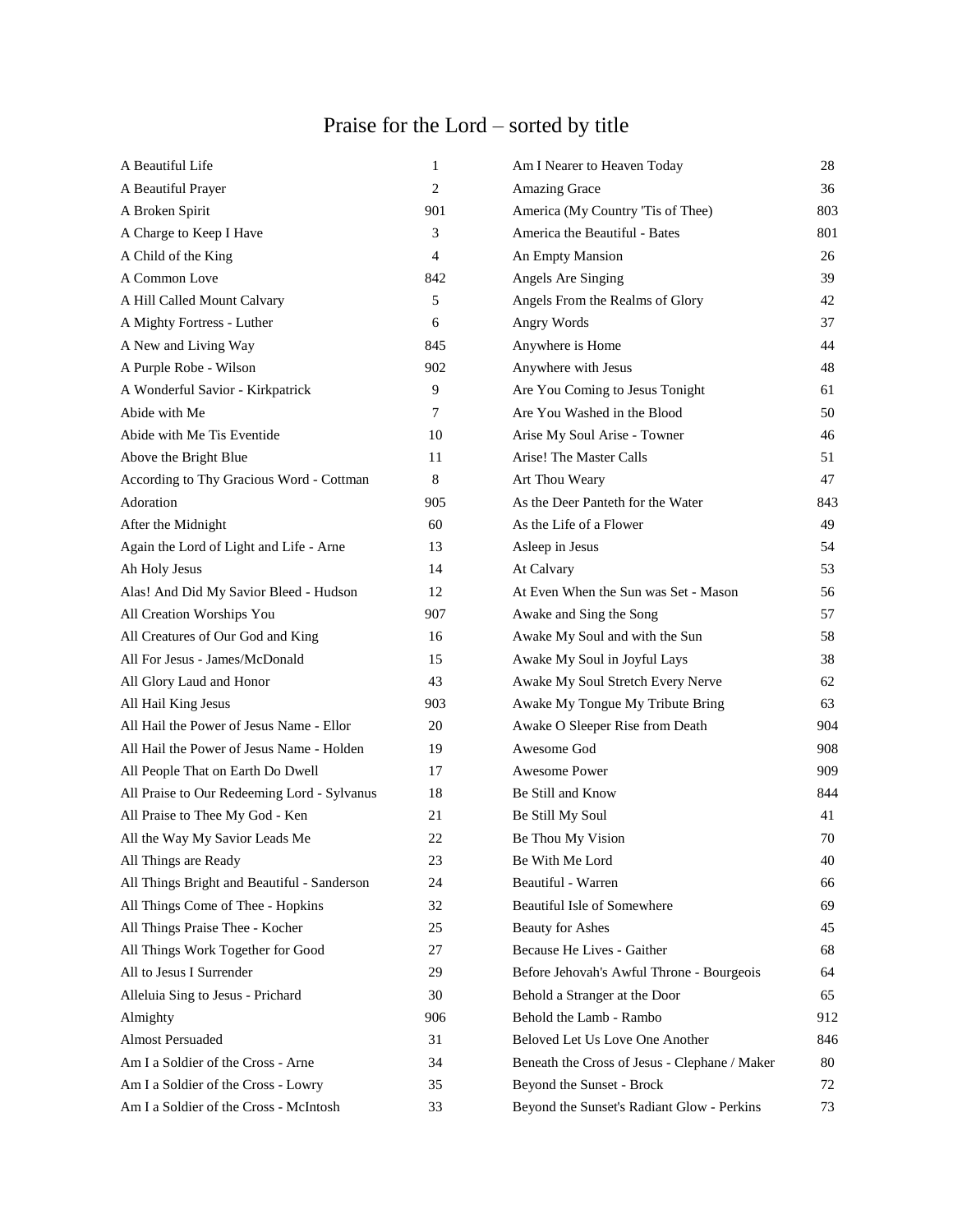| Beyond This Land of Parting                 | 55  | Come Unto Me - Belton                     | 107 |
|---------------------------------------------|-----|-------------------------------------------|-----|
| <b>Bind Us Together</b>                     | 847 | Come We That Love the Lord                | 111 |
| Bless the Lord O My Soul - Autry            | 848 | Come Ye Disconsolate                      | 110 |
| <b>Blessed Assurance</b>                    | 71  | Come Ye Sinners Poor and Needy - Rousseau | 112 |
| Blessed be the Name - Hudson                | 52  | Come Ye Sinners Poor and Needy - Walker   | 113 |
| <b>Blessed Redeemer</b>                     | 75  | Come Ye Thankful People Come              | 114 |
| Blest Be the Dear Uniting Love - Heldebrand | 74  | Comfort Comfort Ye My People              | 109 |
| Blest Be the Tie that Binds                 | 76  | Consider the Lilies - Packard             | 116 |
| <b>Blue Skies and Rainbows</b>              | 851 | <b>Count Your Blessings</b>               | 118 |
| <b>Boundless Love</b>                       | 910 | Crossing the Bar                          | 117 |
| Bread of the World - Hodges                 | 79  | Crown Him with Many Crowns                | 115 |
| Break Thou the Bread of Life                | 59  | Day By Day - Ahnfelt                      | 120 |
| Breathe on Me Breath of God - Jackson       | 77  | Day is Dying in the West                  | 119 |
| Brief Life is Here                          | 81  | Dear Lord and Father of Mankind           | 122 |
| Bring Christ Your Broken Life               | 67  | Did You Think to Pray                     | 124 |
| Bringing in the Sheaves                     | 84  | Do All in the Name of the Lord            | 121 |
| Built on a Rock                             | 82  | Do You Know My Jesus                      | 125 |
| Burdens are Lifted at Calvary               | 95  | Does Jesus Care                           | 132 |
| <b>Buried with Christ</b>                   | 85  | Down in the Valley - Daugherty            | 127 |
| By Christ Redeemed                          | 86  | Draw Me                                   | 914 |
| Can He Depend on You                        | 88  | Dying with Jesus                          | 126 |
| Can You Count the Stars                     | 78  | Each Step I Take                          | 129 |
| Cast Thy Burden on the Lord - Gottschalk    | 91  | Each Step of the Way - Thelma             | 130 |
| Children of the Heavenly Father             | 89  | Early My God Without Delay                | 123 |
| Children of the Heavenly King               | 87  | Emmanuel                                  | 917 |
| Christ for the World We Sing                | 93  | Enter into His Gates                      | 849 |
| Christ is Alive                             | 98  | <b>Eternal Father Strong to Save</b>      | 128 |
| Christ is Precious                          | 92  | Even Me                                   | 133 |
| Christ is the World's True Light - Fritsch  | 83  | Face to Face                              | 131 |
| Christ Returneth                            | 96  | Fairest Lord Jesus - Fallersleben         | 137 |
| Christ the Lord is Risen Today - Wesley     | 97  | Faith is the Victory                      | 134 |
| <b>Christ Thou Alone</b>                    | 99  | Faith of Our Fathers                      | 136 |
| Christ We Do All Adore Thee                 | 90  | Far and Near                              | 139 |
| Christ When for Us You were Baptized - Hart | 911 | Far Away in the Depths                    | 135 |
| Christ's Love is All I Need                 | 104 | <b>Farther Along</b>                      | 138 |
| Close to Thee                               | 101 | Father and Friend Thy Light               | 140 |
| Closer to Thee                              | 102 | Father Forgive Us                         | 145 |
| Come All Christians be Committed            | 915 | Father Hear the Prayer We Offer           | 144 |
| Come Come Ye Saints                         | 106 | Father Hear Thy Children's Call           | 147 |
| Come Holy Spirit Guest Divine               | 94  | Father I Adore You                        | 850 |
| Come Let Us Join Our Cheerful Songs         | 105 | <b>Father of Mercies</b>                  | 141 |
| Come Share the Lord                         | 916 | Father of Mercy - Walton                  | 142 |
| Come Thou Almighty King                     | 100 | Father We Praise Thee                     | 143 |
| Come Thou Long Expected Jesus               | 108 | Father We Thank Thee - Jorgenson          | 146 |
| Come to Jesus                               | 103 | Father Whate'er of Earthly Bliss          | 148 |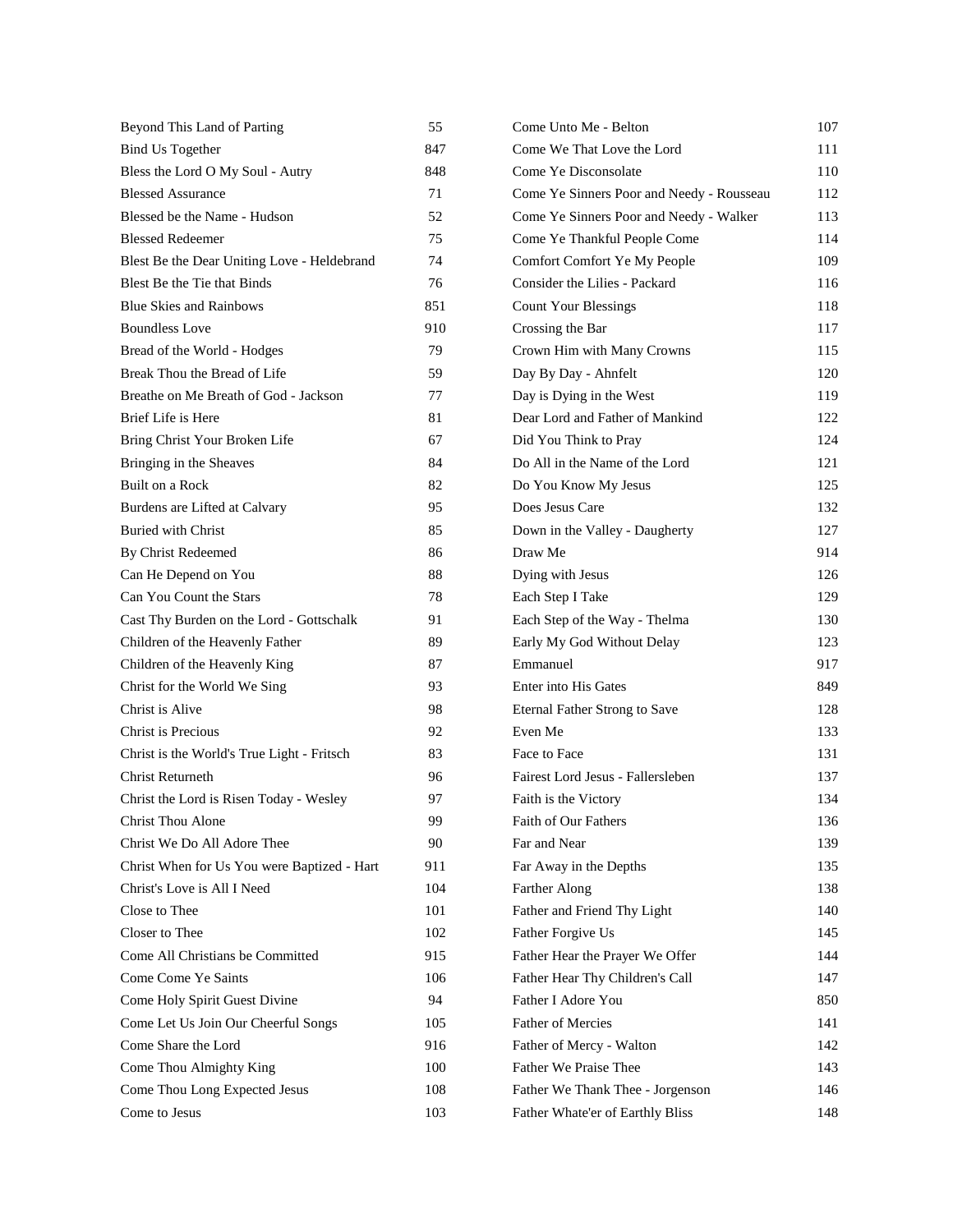| Fear Not Little Flock - Kidder/Dailey      | 149 | God of the Sparrow                          | 921 |
|--------------------------------------------|-----|---------------------------------------------|-----|
| Fight the Good Fight - Boyd                | 152 | God Shall Wipe Away All Tears               | 185 |
| Flee As a Bird                             | 151 | God the Omnipotent                          | 188 |
| <b>Follow Me</b>                           | 150 | God Will Make a Way                         | 920 |
| Footsteps of Jesus                         | 153 | God Will Take Care of You                   | 191 |
| For All the Saints - Williams              | 155 | God's Choir                                 | 815 |
| For Christ and the Church                  | 156 | God's Family                                | 855 |
| For the Beauty of the Earth                | 157 | Grace Greater Than Our Sin                  | 189 |
| For the Fruit of All Creation - Jones      | 919 | Grace Tis a Charming Sound - Clark          | 199 |
| Forgive Our Sins as We Forgive - Davisson  | 918 | Gracious Spirit Dwell with Me               | 195 |
| Free From the Law                          | 159 | Great is the Lord - Smith                   | 925 |
| Freely Freely                              | 852 | Great is Thy Faithfulness                   | 190 |
| From Every Stormy Wind                     | 158 | Guide Me O Thou Great Jehovah - Hastings    | 193 |
| From Greenland's Icy Mountains             | 161 | Guide Me O Thou Great Jehovah - Hughes      | 194 |
| Give Me the Bible                          | 154 | Hail Gladdening Light                       | 172 |
| Give Me Thy Heart                          | 163 | Hail Morning Known Among the Blest          | 196 |
| Give of Your Best to the Master            | 162 | Hail to the Brightness                      | 174 |
| Give Thanks - Smith                        | 923 | Hail to the Lord's Anointed - Mendebras     | 201 |
| Glorify Your Name                          | 929 | Hallelujah Praise Jehovah                   | 200 |
| Glorious is Thy Name                       | 164 | Hallelujah We Shall Rise                    | 817 |
| Glorious Things of Thee are Spoken         | 165 | Hallelujah What A Savior                    | 203 |
| Glory Be to the Father - Greatorex         | 166 | Hand in Hand with Jesus                     | 205 |
| Glory Be to the Father - Meineke           | 167 | Happy Am I                                  | 818 |
| Glory for Me - Gabriel                     | 169 | Happy the Home When God is There - Dykes    | 204 |
| Glory to His Name                          | 160 | Hark the Gentle Voice                       | 207 |
| Go Into the Field                          | 816 | Hark The Herald Angels Sing                 | 202 |
| Go Labor On - Mason                        | 176 | Hark the Voice of Jesus Calling - Jorgenson | 211 |
| Go to Dark Gethsemane - Redhead            | 168 | Hark! 'Tis the Shepherd's Voice             | 206 |
| God Be in My Head                          | 175 | Have Thine Own Way                          | 197 |
| God Be With You Till We Meet Again - Tomer | 170 | Have You Any Room for Jesus                 | 210 |
| God Bless You Go With God                  | 171 | Have You Counted the Cost                   | 212 |
| God Give Us Christian Homes                | 186 | He Bore it All                              | 820 |
| God Has Spoken by His Prophets - Williams  | 198 | He Gave Me a Song                           | 213 |
| God Himself is With Us                     | 177 | He is Able                                  | 927 |
| God Holds the Future in His Hands          | 178 | He is Able to Deliver Thee                  | 208 |
| God in His Mercy and His Love              | 183 | He is Exalted - Paris                       | 928 |
| God is Calling the Prodigal - Gabriel      | 179 | He is Lord - traditional refrain            | 858 |
| God Is Love - Lorenz                       | 180 | He is My Everything                         | 860 |
| God Is Love - Tourjee                      | 182 | He is the King of Kings - Dyer              | 922 |
| God is Love - Witt                         | 181 | He Knows Just What I Need                   | 209 |
| God is So Good                             | 853 | He Leadeth Me                               | 216 |
| God is the Fountain Whence                 | 184 | He Lifted Me - Gabriel                      | 221 |
| God Moves in a Mysterious Way - Dundee     | 192 | He Lives                                    | 220 |
| God of Grace and God of Glory              | 187 | He Loves Me - Sanderson                     | 217 |
| God of Our Fathers                         | 173 | He Paid a Debt                              | 859 |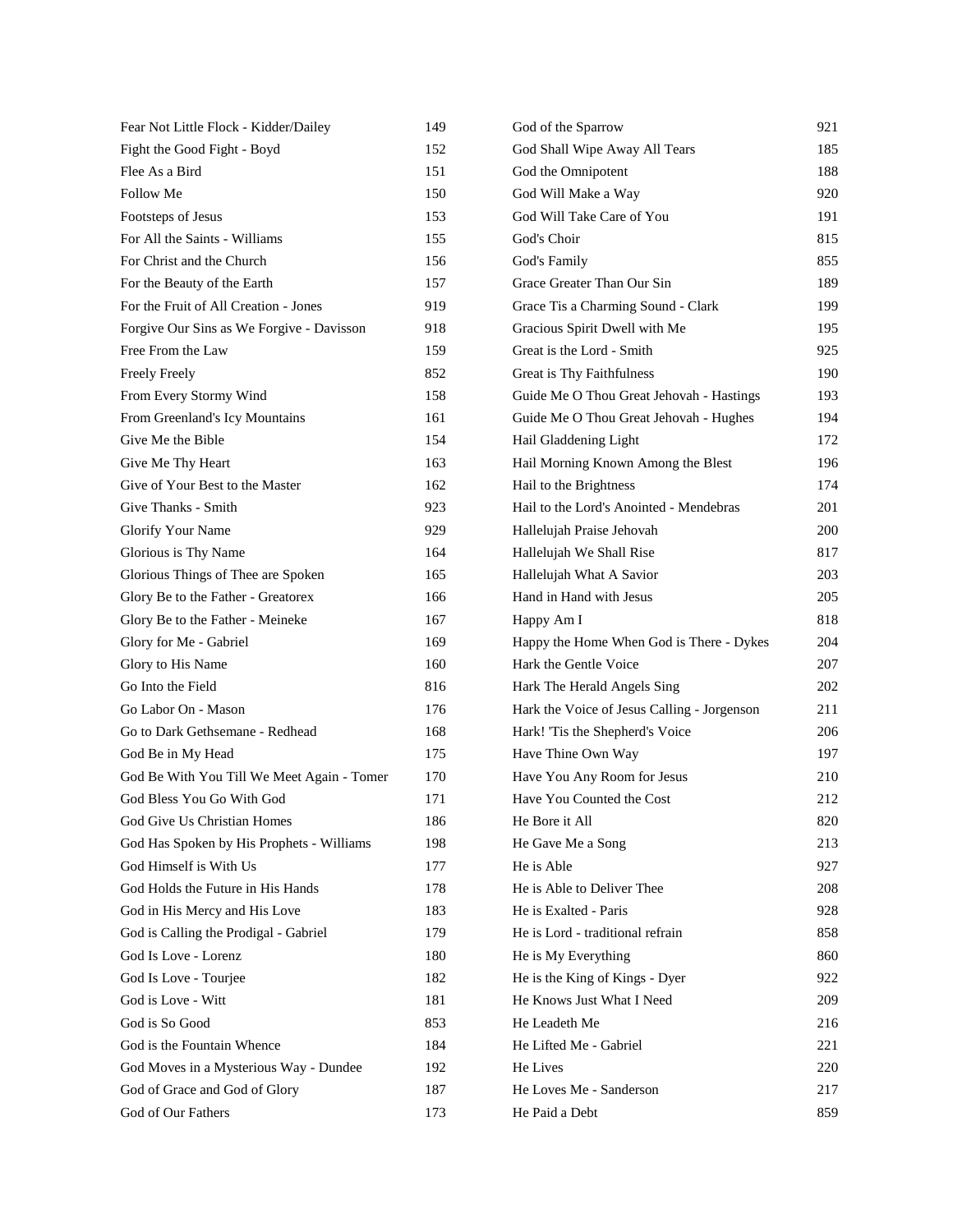| He Took Me Out of the Pit               | 862 | How Precious Is the Book Divine - Sanderson | 249 |
|-----------------------------------------|-----|---------------------------------------------|-----|
| He Whispers Sweet Peace to Me           | 218 | How Shall the Young Secure Their Hearts     | 253 |
| He Will Pilot Me                        | 222 | How Sweet How Heavenly                      | 250 |
| Hear Me When I Call                     | 215 | How Sweet the Name of Jesus - Hastings      | 256 |
| Hear My Cry                             | 931 | How Sweet the Name of Jesus - Reinagle      | 257 |
| Hear Us Heavenly Father                 | 254 | Humble Yourselves                           | 867 |
| Heaven Came Down                        | 822 | Hungry and Faint and Poor                   | 258 |
| Heaven For Me                           | 224 | I Am a Poor Wayfaring Stranger              | 252 |
| Heaven Holds All to Me                  | 225 | I Am a Stranger Here                        | 264 |
| Heaven Will Surely be Worth It All      | 223 | I Am Coming Lord                            | 263 |
| Heaven's Jubilee                        | 823 | I Am Coming to the Cross                    | 259 |
| Here Before Thee Savior                 | 227 | I Am Crucified with Christ - traditional    | 872 |
| Here O My Lord I See Thee - Mendelssohn | 229 | I Am His and He Is Mine                     | 266 |
| Here We Are But Straying Pilgrims       | 247 | I Am Mine No More                           | 924 |
| He's My King                            | 219 | I Am Resolved                               | 255 |
| He's My Lord                            | 926 | I Am So Glad - Bliss                        | 246 |
| Hide Me O My Savior                     | 230 | I Am the Vine                               | 260 |
| Hide Me Rock of Ages                    | 821 | I Am Thine O Lord                           | 261 |
| Hiding In Thee                          | 232 | I Believe in Jesus - Howard                 | 267 |
| <b>Higher Ground</b>                    | 234 | I Bring My Sins to Thee                     | 262 |
| <b>Hilltops of Glory</b>                | 231 | I Choose Jesus                              | 269 |
| His Eye is On the Sparrow               | 235 | I Come to the Garden Alone                  | 805 |
| His Grace Reaches Me                    | 237 | I Come with Joy                             | 913 |
| His Name is Wonderful                   | 861 | I Exalt Thee                                | 938 |
| His Yoke is Easy - Warren               | 236 | I Gave My Life for Thee                     | 268 |
| Hold to God's Unchanging Hand           | 244 | I Have a Savior                             | 270 |
| Holy Bible Book Divine                  | 228 | I Have Called You by Your Name              | 935 |
| Holy Father Grant Us Peace              | 854 | I Have Decided to Follow Jesus              | 272 |
| Holy God We Praise Thy Name             | 239 | I Have Found a Friend in Jesus              | 274 |
| Holy Ground - Beatty                    | 932 | I Have Heard of a Land - Moore              | 277 |
| Holy Ground - Davis                     | 933 | I Have Heard of a Land - White/Jones        | 276 |
| Holy Holy Holy - Dykes                  | 238 | I Heard the Voice of Jesus Say - Spohr      | 271 |
| Holy is the Lord - Schubert             | 856 | I Hold His Hand                             | 278 |
| Holy Spirit Faithful Guide              | 240 | I Know God's Promise is True                | 281 |
| Holy Spirit Light Divine                | 233 | I Know that My Redeemer Lives - Fillmore    | 282 |
| Holy Spirit Truth Divine - Corbeil      | 241 | I Know that My Redeemer Lives - Handel      | 285 |
| Home of the Soul - Beazley              | 243 | I Know that My Redeemer Lives - Rosecrans   | 283 |
| Hosanna - Tuttle                        | 934 | I Know that My Redeemer Liveth              | 284 |
| How Beautiful                           | 936 | I Know the Lord will Find a Way for Me      | 273 |
| How Beautiful Heaven Must Be            | 242 | I Know Who Holds Tomorrow                   | 280 |
| How Blest and How Joyous                | 245 | I Know Whom I have Believed                 | 291 |
| How Firm a Foundation - Funk            | 248 | I Love My Savior Too                        | 825 |
| How Great Thou Art                      | 226 | I Love the Lord - Wheeler                   | 287 |
| How Long Has It Been                    | 251 | I Love Thee                                 | 279 |
| How Majestic is Your Name               | 857 | I Love Thee So                              | 265 |
|                                         |     |                                             |     |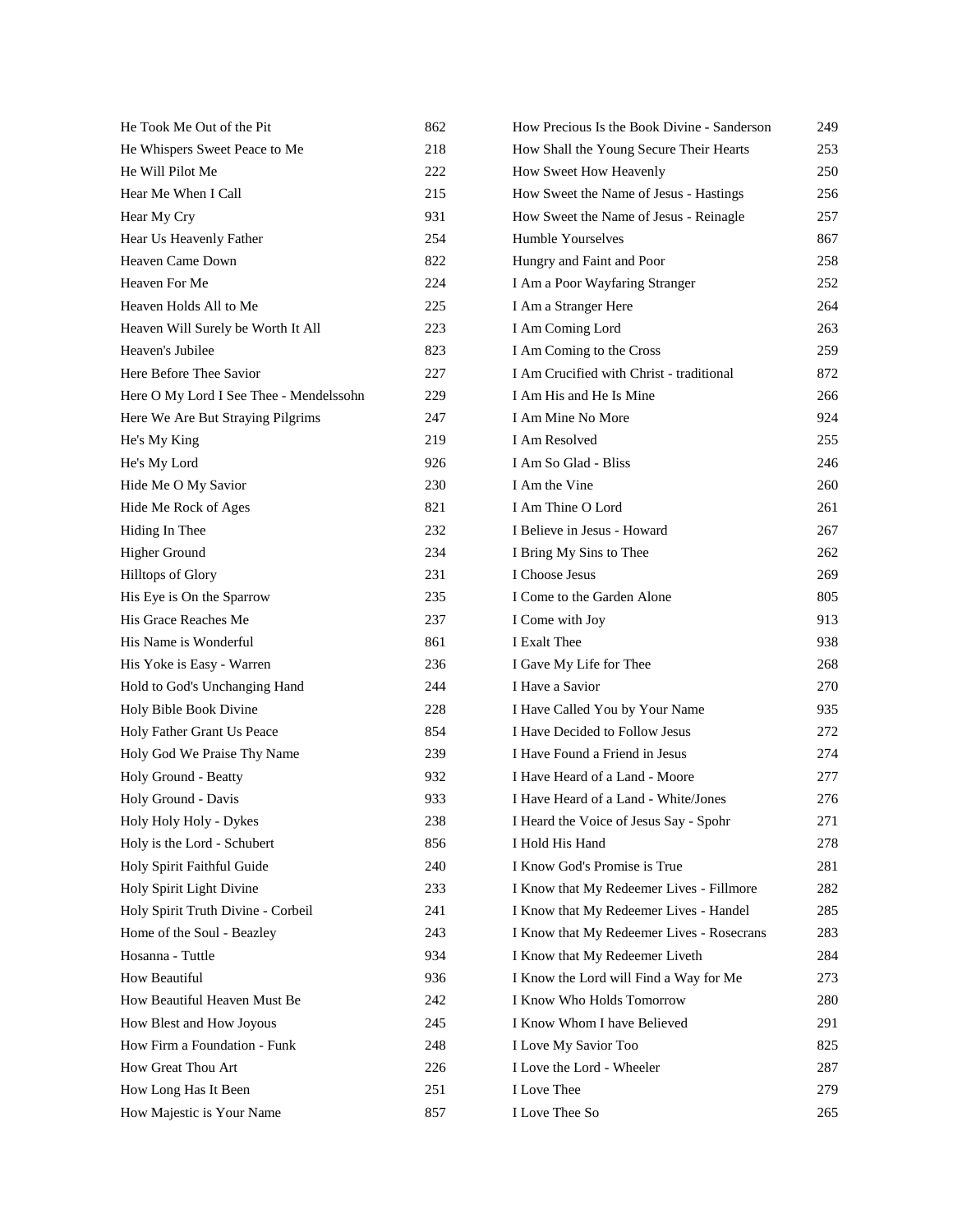| I Love Thy Kingdom Lord - Mason/Everett    | 290 | I'm Going that Way                            | 319 |
|--------------------------------------------|-----|-----------------------------------------------|-----|
| I Love Thy Kingdom Lord - Williams         | 289 | I'm Happy Today                               | 870 |
| I Love to Tell the Story                   | 275 | I'm Not Ashamed to Own My Lord - Gläser       | 298 |
| I Love You Lord                            | 943 | Immortal Invisible God Only Wise              | 945 |
| I Love You with the Love of the Lord       | 863 | Immortal Love Forever Full - Wallace          | 326 |
| I Must Tell Jesus                          | 294 | In Christ There is No East or West - Reinagle | 327 |
| I Need Thee Every Hour                     | 288 | In Gethsemane Alone                           | 310 |
| I Saw the Cross of Jesus                   | 292 | In Heaven They're Singing                     | 316 |
| I Shall Know Him                           | 295 | In Heavenly Love Abiding - Mendelssohn        | 322 |
| I Shall Not be Moved - Boatner             | 819 | In His Presence                               | 939 |
| I Sing Praises                             | 940 | In His Time                                   | 871 |
| I Sing the Mighty Power of God - Ellacombe | 941 | In Memory of the Savior's Love                | 325 |
| I Stand Amazed                             | 299 | In Remembrance - Porter/Slater                | 330 |
| I Stand in Awe                             | 937 | In the Cross of Christ I Glory                | 329 |
| I Walk With the King - Ackley              | 296 | In the Desert of Sorrow and Sin               | 332 |
| I Want to Be a Soul Winner                 | 302 | In the Hour of Trial                          | 328 |
| I Want to be a Worker                      | 297 | In the Hush of Early Morning                  | 331 |
| I Want to Know Christ                      | 864 | In the Land of Fadeless Day                   | 333 |
| I Will Call Upon the Lord                  | 866 | In the Morning of Joy                         | 334 |
| I Will Enter His Gates                     | 949 | In Vain In High and Holy Lays                 | 790 |
| I Will Pray                                | 304 | Into My Heart - chorus                        | 286 |
| I Will Sing of My Redeemer - McGranahan    | 300 | Into Our Hands                                | 340 |
| I Will Sing of the Mercies of the Lord     | 868 | Into the Heart of Jesus                       | 335 |
| I Will Sing the Wondrous Story - Bilhorn   | 301 | Is It for Me Dear Savior                      | 336 |
| I Won't Have to Cross Jordan Alone         | 307 | Is Thy Heart Right with God                   | 337 |
| I Worship You Almighty God                 | 942 | Is Your Life a Channel of Blessing            | 341 |
| I Would be True                            | 305 | It Came Upon the Midnight Clear               | 338 |
| I Would Not Live Without Jesus             | 309 | It Is Good to Sing Your Praises - Rowlands    | 946 |
| I'd Rather Have Jesus - Shea               | 311 | It Is Well with My Soul                       | 345 |
| If I Have Wounded Any Soul Today           | 320 | It Pays to Serve Jesus                        | 342 |
| If Jesus Goes With Me                      | 321 | It Won't Be Very Long                         | 346 |
| If Thou But Suffer God to Guide            | 324 | I've Found a Friend                           | 308 |
| If We Never Meet Again                     | 323 | I've Got Peace Like a River                   | 865 |
| I'll Be A Friend to Jesus                  | 312 | <b>Ivory Palaces</b>                          | 343 |
| I'll Be List'ning                          | 826 | Jesus and Shall it Ever Be - Mason            | 339 |
| I'll Fly Away                              | 824 | Jesus Calls Us - Jude                         | 344 |
| I'll Go                                    | 313 | Jesus Hold My Hand                            | 350 |
| I'll Go Where You Want Me to Go            | 314 | Jesus I My Cross have Taken                   | 354 |
| I'll Live for Him                          | 293 | Jesus In the Morning                          | 811 |
| I'll Live in Glory                         | 315 | Jesus Is All the World to Me                  | 348 |
| I'll Live On                               | 317 | Jesus Is Calling - Fillmore                   | 347 |
| I'll Meet You in the Morning               | 827 | Jesus Is Coming Soon                          | 351 |
| I'll Never Forsake My Lord                 | 303 | Jesus Is King                                 | 944 |
| I'll Put Jesus First                       | 318 | Jesus Is Lord - Traditional                   | 874 |
| I'm a Pilgrim                              | 306 | Jesus Is Mine                                 | 377 |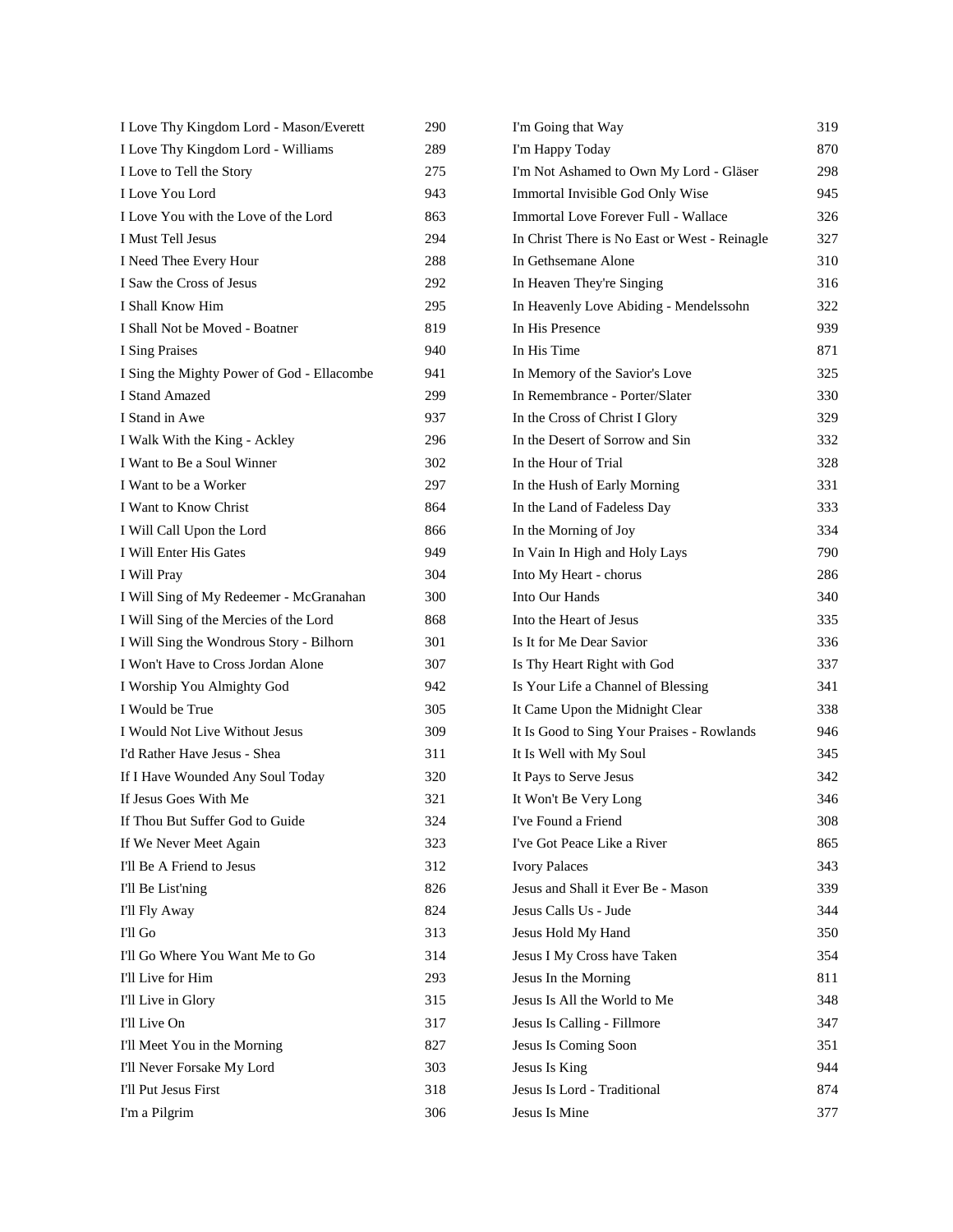| Jesus Is Tenderly Calling - Stebbins       | 356 | Let Him Have His Way with Thee        | 389 |
|--------------------------------------------|-----|---------------------------------------|-----|
| Jesus Keep Me Near the Cross               | 359 | Let Jesus Come into Your Heart        | 390 |
| <b>Jesus Knows and Cares</b>               | 358 | Let Me Live Close to Thee             | 391 |
| Jesus Leads                                | 349 | Let My Heart Be a Chapel              | 395 |
| Jesus Let Us Come To Know You              | 947 | Let the Beauty of Jesus Be Seen       | 392 |
| Jesus Lord to Me                           | 948 | Let the Lord be Praised O Zion        | 399 |
| Jesus Lover of My Soul - Holbrook          | 364 | Let the Lower Lights be Burning       | 397 |
| Jesus Lover of My Soul - Marsh             | 365 | Let the Whole Creation Cry - Williams | 952 |
| Jesus Loves Me                             | 810 | Let the Words of My Mouth             | 214 |
| Jesus Loves the Little Children - Original | 809 | Let Us Break Bread Together           | 869 |
| Jesus Meek and Gentle                      | 355 | Let Us With a Gladsome Mind - Handel  | 398 |
| Jesus My Savior to Bethlehem Came          | 353 | Lift Him Up - Beall                   | 396 |
| Jesus Name Above All Names                 | 876 | Live for Jesus                        | 401 |
| Jesus on the Mountain Peak - Gauntell      | 930 | Living by Faith                       | 400 |
| Jesus Paid it All - Beazley                | 367 | Living for Jesus - Lowden             | 402 |
| Jesus Paid it All - Grape                  | 368 | Lo He Comes with Clouds - Smart       | 406 |
| <b>Jesus Priceless Treasure</b>            | 361 | Lo What a Glorious Sight              | 403 |
| Jesus Rose of Sharon                       | 363 | Looking to Thee                       | 404 |
| Jesus Savior Pilot Me                      | 360 | Lord Dismiss Us - Dijon               | 409 |
| Jesus Shall Reign - Hatton                 | 370 | Lord Dismiss Us - Sicilian Melody     | 410 |
| Jesus Shall Reign - Mainzer                | 371 | Lord Dismiss Us in Thy Care - Finley  | 411 |
| Jesus the Loving Shepherd                  | 369 | Lord God of Everything that Breathes  | 413 |
| Jesus the Very Thought of Thee             | 373 | Lord I Believe - Dicus                | 416 |
| Jesus Thou Joy of Loving Hearts - Smith    | 374 | Lord I Care Not for Riches            | 418 |
| Jesus Thy Name I Love                      | 352 | Lord I Lift Your Name on High         | 953 |
| Jesus Walked This Lonesome Valley          | 357 | Lord I'm Coming Home                  | 414 |
| Jesus Wonderful Thou Art                   | 366 | Lord Jesus Think on Me                | 393 |
| Joy to the World                           | 376 | Lord Listen to Your Children Praying  | 955 |
| Joyful Joyful We Adore Thee                | 362 | Lord of All Being Throned Afar        | 407 |
| Just a Closer Walk with Thee - Baxter      | 372 | Lord of Our Highest Love              | 412 |
| Just a Few More Days                       | 378 | Lord Speak to Me - Hews               | 381 |
| Just As I Am - Bradbury                    | 380 | Lord We Come Before Thee Now          | 419 |
| Just Over in the Gloryland                 | 383 | Love Divine All Loves Excelling       | 405 |
| Kneel at the Cross                         | 382 | Love For All                          | 420 |
| Lamb of God                                | 950 | Love Him Love Him                     | 813 |
| Launch Forth                               | 375 | Love Lifted Me                        | 421 |
| Lead Kindly Light                          | 385 | Love Love Love Love                   | 873 |
| Lead Me Gently Home Father                 | 379 | Lovest Thou Me More Than These        | 424 |
| Lead Me to Calvary                         | 384 | Low in the Grave He Lay               | 408 |
| Lead Me to Some Soul Today                 | 387 | Majestic Sweetness - Greatorex        | 422 |
| Lead On O King Eternal                     | 386 | Majesty - Hayford                     | 951 |
| Lean On His Arm                            | 828 | Mansion Over the Hilltop              | 829 |
| Leaning On the Everlasting Arms            | 394 | Master the Tempest is Raging          | 425 |
| Learning to Lean                           | 877 | Matchless Love                        | 830 |
| Let Every Heart Rejoice and Sing           | 388 | Meekness and Majesty                  | 958 |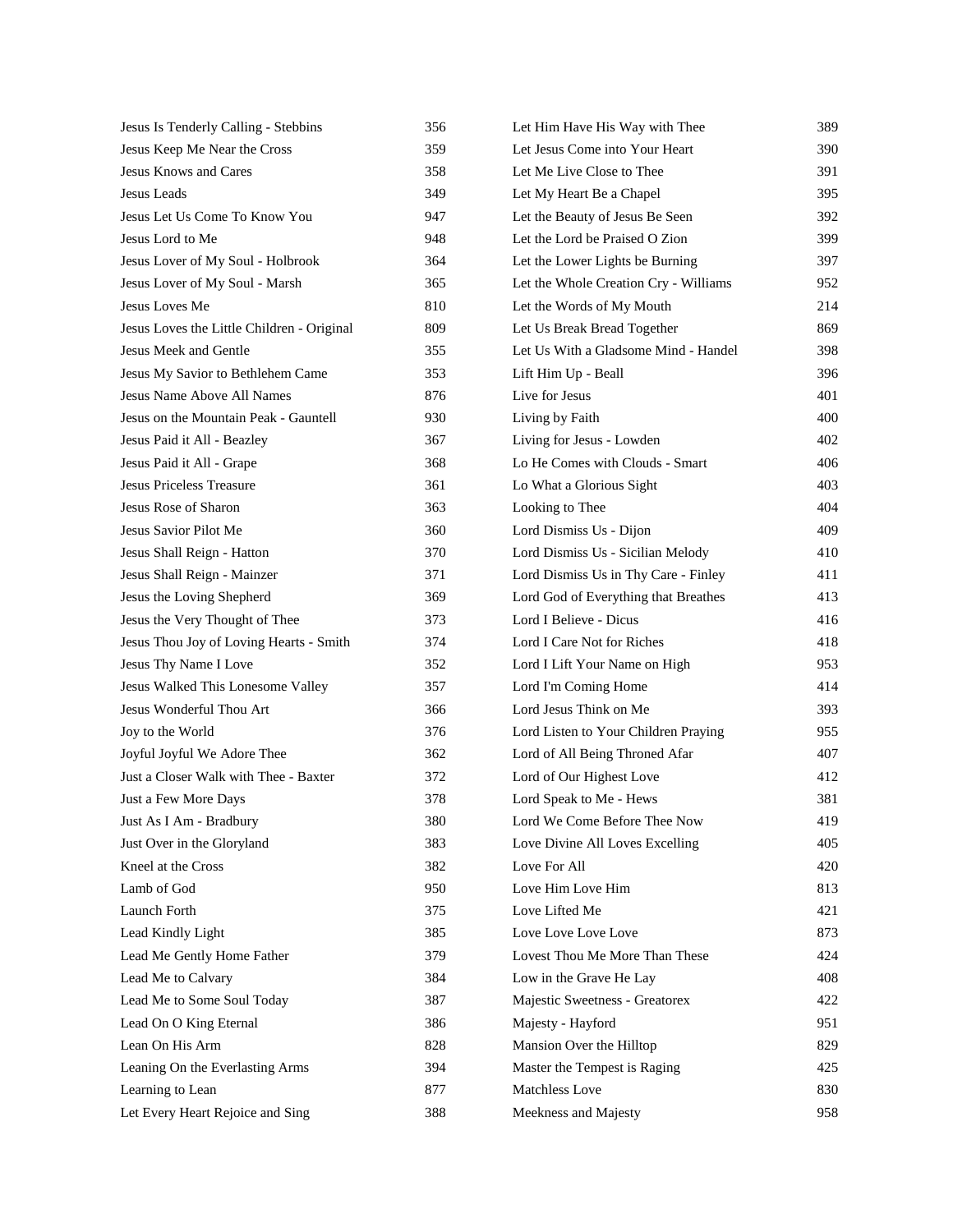| Meet Me There                               | 431 | O Come O Come Emmanuel                      | 489 |
|---------------------------------------------|-----|---------------------------------------------|-----|
| Mine Eyes Have Seen the Glory               | 802 | O for a Closer Walk with God                | 461 |
| More About Jesus                            | 415 | O for a Faith that Will Not Shrink - Gläser | 462 |
| More Holiness Give Me                       | 434 | O for a Heart to Praise My God - Simpson    | 465 |
| More Like Jesus                             | 426 | O for a Thousand Tongues to Sing - Gardiner | 467 |
| More Like the Master                        | 429 | O for a Thousand Tongues to Sing - Gläser   | 468 |
| More Love to Thee O Christ                  | 435 | O God of Bethel - Haydn                     | 466 |
| More Precious than Silver                   | 963 | O God of Infinite Mercy                     | 469 |
| Morning Has Broken                          | 879 | O God Our Help in Ages Past - Bradbury      | 471 |
| Must I Go and Empty Handed - Stibbins       | 437 | O God Our Help in Ages Past - Croft         | 470 |
| Must Jesus Bear the Cross Alone             | 427 | O God Thou Art My God Alone                 | 475 |
| My Faith Looks Up to Thee                   | 442 | O God Thou Art the Father                   | 474 |
| My God and I                                | 417 | O Grant Us Light                            | 472 |
| My God My Father Though I Stray             | 423 | O Happy Day - Rimbault                      | 463 |
| My Hope is Built on Nothing Less - Bradbury | 438 | O Holy City Seen of John                    | 480 |
| My Jesus As Thou Wilt                       | 433 | O How He Loves You and Me                   | 880 |
| My Jesus I Love Thee                        | 440 | O How I Love Jesus - Bradbury               | 473 |
| My Latest Sun is Sinking Fast               | 441 | O How Kindly Hast Thou Led Me               | 476 |
| My Name Is In the Book of Life              | 430 | O How Love I Thy Law                        | 477 |
| My Shepherd Will Supply                     | 428 | O I Want to See Him                         | 478 |
| My Sins My Sins My Savior - Jorgenson       | 445 | O If My House Is Built Upon a Rock          | 479 |
| My Soul Be On Thy Guard                     | 443 | O Jesus I have Promised                     | 481 |
| My Stubborn Will at Last Hath Yielded       | 432 | O Jesus King Most Wonderful                 | 487 |
| My Task                                     | 446 | O Listen to Our Wondrous Story              | 482 |
| Nailed to the Cross                         | 444 | O Little Town of Bethlehem - Redner         | 490 |
| Name of All Majesty                         | 956 | O Lord of Heaven and Earth and Sea          | 491 |
| Near to the Heart of God                    | 447 | O Lord Our Lord - Palmer                    | 486 |
| Nearer My God to Thee                       | 450 | O Lord Our Lord - Stafford                  | 485 |
| Nearer Still Nearer                         | 436 | O Lord You're Beautiful                     | 965 |
| Nearer the Cross                            | 439 | O Love That Will Not Let Me Go - Peace      | 483 |
| Night with Ebon Pinion                      | 452 | O Master Let Me Walk with Thee              | 492 |
| No One Ever Cared for My Like Jesus         | 448 | O Perfect Love                              | 493 |
| No Other Name - Gay                         | 954 | O Praise the Lord All Ye Nations            | 488 |
| No Tears in Heaven                          | 456 | O Sacred Head                               | 484 |
| None of Self and All of Thee                | 449 | O Savior Bless Us Ere We Go                 | 494 |
| Not a Step Without Jesus                    | 453 | O Savior Mine                               | 504 |
| Not Now But in the Coming Years             | 451 | O Spread the Tidings Round                  | 496 |
| Nothing But the Blood                       | 454 | O the Depth and the Riches                  | 495 |
| Now Rest Beneath Night's Shadow             | 455 | O the Rock Tis a Cleft                      | 831 |
| Now Thank We All Our God - Crüger           | 458 | O the Things We May Do                      | 497 |
| Now Thank We All Our God - Fritsch          | 457 | O They Tell Me of a Home                    | 502 |
| Now the Day is Over                         | 460 | O Think of a Home Over There                | 498 |
| O Be Joyful in the Lord                     | 459 | O Thou Fount of Every Blessing - Nettleton  | 500 |
| O Christ the Healer - Ramsay                | 957 | O to be Like Thee                           | 499 |
| O Come All Ye Faithful                      | 464 | O Why Not Tonight                           | 517 |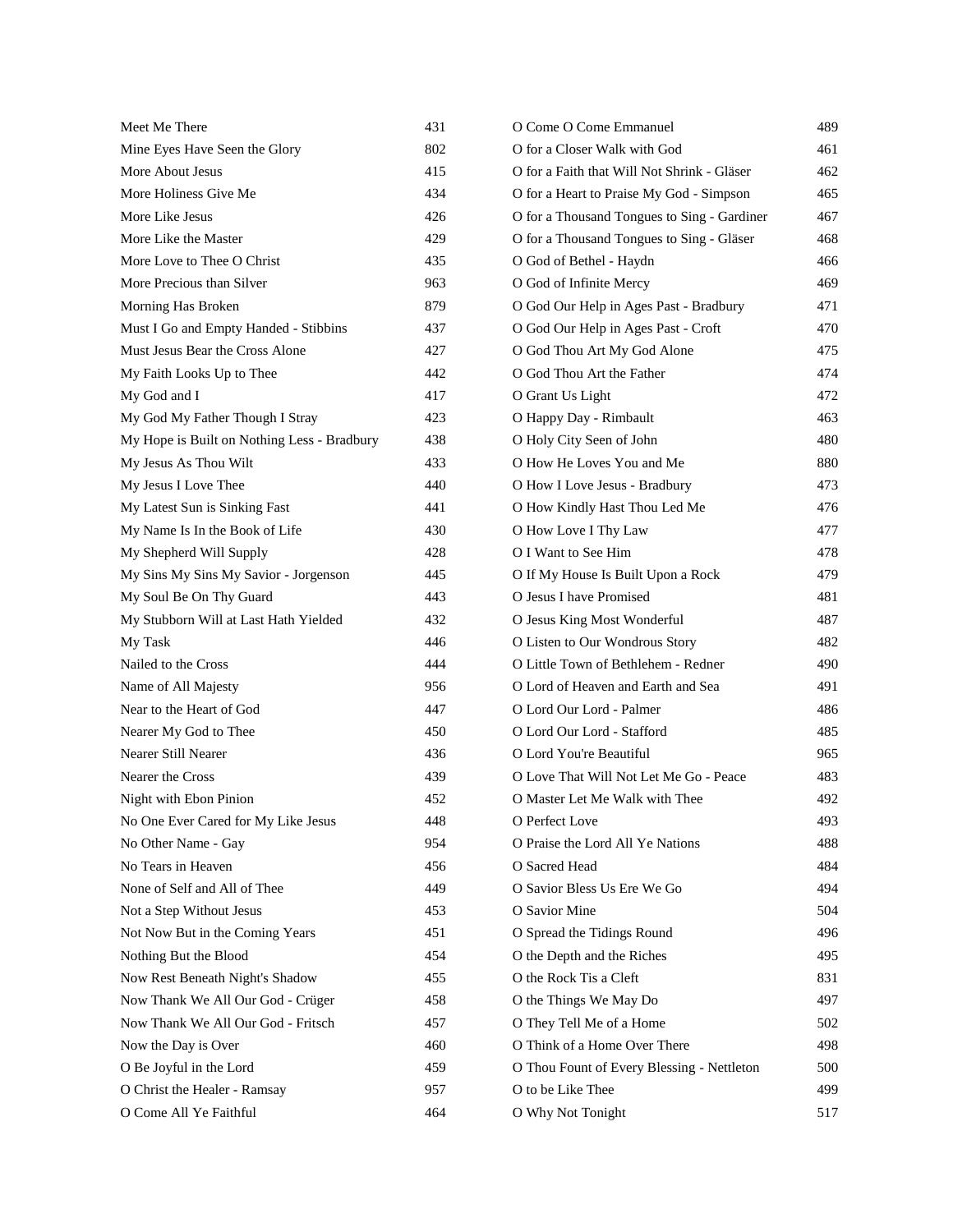| O Word of God Incarnate                  | 503 | Prince of Peace Control My Will      | 541 |
|------------------------------------------|-----|--------------------------------------|-----|
| O Worship the King                       | 501 | Purer in Heart O God                 | 542 |
| O Zion Haste                             | 507 | Purer Yet and Purer                  | 540 |
| Oft We Come Together                     | 511 | Ready to Suffer                      | 546 |
| On Bended Knee                           | 961 | Redeemed - Ganus                     | 543 |
| On Jordan's Stormy Banks - McIntosh      | 509 | Redeemed - Kirkpatrick               | 544 |
| On Jordan's Stormy Banks - O'Kane        | 510 | Rejoice in the Lord                  | 552 |
| On the Cross of Calvary - GFG/Gills      | 514 | Rejoice in the Lord Always           | 875 |
| On Zion's Glorious Summit                | 515 | Rejoice the Lord is King - Darwall   | 547 |
| One Blessed Hour with Jesus              | 512 | Rejoice the Lord is King - Schneider | 548 |
| One Day                                  | 516 | Rejoice Ye Pure in Heart - Messiter  | 550 |
| One Step At a Time                       | 513 | Rescue the Perishing                 | 551 |
| One Sweetly Solemn Thought               | 506 | <b>Restore My Soul</b>               | 971 |
| Only a Shadow Between                    | 518 | Resurrection - Mosley                | 832 |
| Only a Step                              | 520 | Ring Out the Message                 | 833 |
| Only in Thee                             | 519 | Rise Up O Men of God - Walter        | 553 |
| <b>Onward Christian Soldiers</b>         | 522 | Rise Up O Men of God - Williams      | 554 |
| Open My Eyes that I May See              | 505 | Rock in the Desert                   | 555 |
| Open Our Eyes Lord - Cull                | 960 | Rock of Ages - Hastings              | 557 |
| Our Blest Redeemer ere He Breathed       | 521 | Room at the Cross - Stanphill        | 556 |
| Our Day of Praise is Done                | 508 | Safe in the Arms of Jesus            | 559 |
| Our God He is Alive                      | 523 | Salvation Has Been Brought Down      | 834 |
| Our God Reigns                           | 967 | Saved by Grace                       | 560 |
| Our Heavenly Father Understands          | 524 | Savior Again to Thy Dear Name        | 566 |
| Our King Immanuel                        | 525 | Savior Breathe an Evening Blessing   | 558 |
| Out of My Bondage                        | 529 | Savior Divine Dwell in My Heart      | 563 |
| Paradise Valley                          | 527 | Savior Grant Me Rest and Peace       | 561 |
| Pass It On                               | 878 | Savior I Look to Thee                | 549 |
| Pass Me Not                              | 526 | Savior Lead Me                       | 562 |
| Peace Perfect Peace                      | 530 | Savior Like a Shepherd Lead Us       | 564 |
| People Need the Lord (Chorus)            | 966 | Savior More than Life to Me          | 567 |
| Poured Out Like Wine                     | 959 | Savior Teach Me - Weber              | 568 |
| Praise and Adore Him                     | 536 | Savior Thy Dying Love                | 565 |
| Praise God from Whom All Blessings Flow  | 528 | Search Me O God                      | 569 |
| Praise God the Source of Life            | 969 | Seek Ye First                        | 883 |
| Praise Him Praise Him                    | 532 | Seeking the Lost                     | 571 |
| Praise My Soul the King of Heaven - Goss | 533 | Send the Light                       | 572 |
| Praise the Lord Ye Heavens Adore Him     | 531 | Shall I Crucify My Savior            | 573 |
| Praise the Name of Jesus                 | 887 | Shall We Gather at the River         | 570 |
| Praise the Savior Ye Who Know Him        | 535 | Shelter in the Time of Storm         | 575 |
| Praise to God Immortal Praise            | 539 | Shepherd of Souls Refresh - Damon    | 574 |
| Praise to the Lord the Almighty          | 534 | Shepherd of Tender Youth - Bunnett   | 576 |
| Pray All the Time                        | 537 | Shine Jesus Shine                    | 968 |
| Precious Memories                        | 807 | Silent Night                         | 577 |
| Prepare to Meet Thy God - Stanley        | 538 | <b>Simply Trusting</b>               | 582 |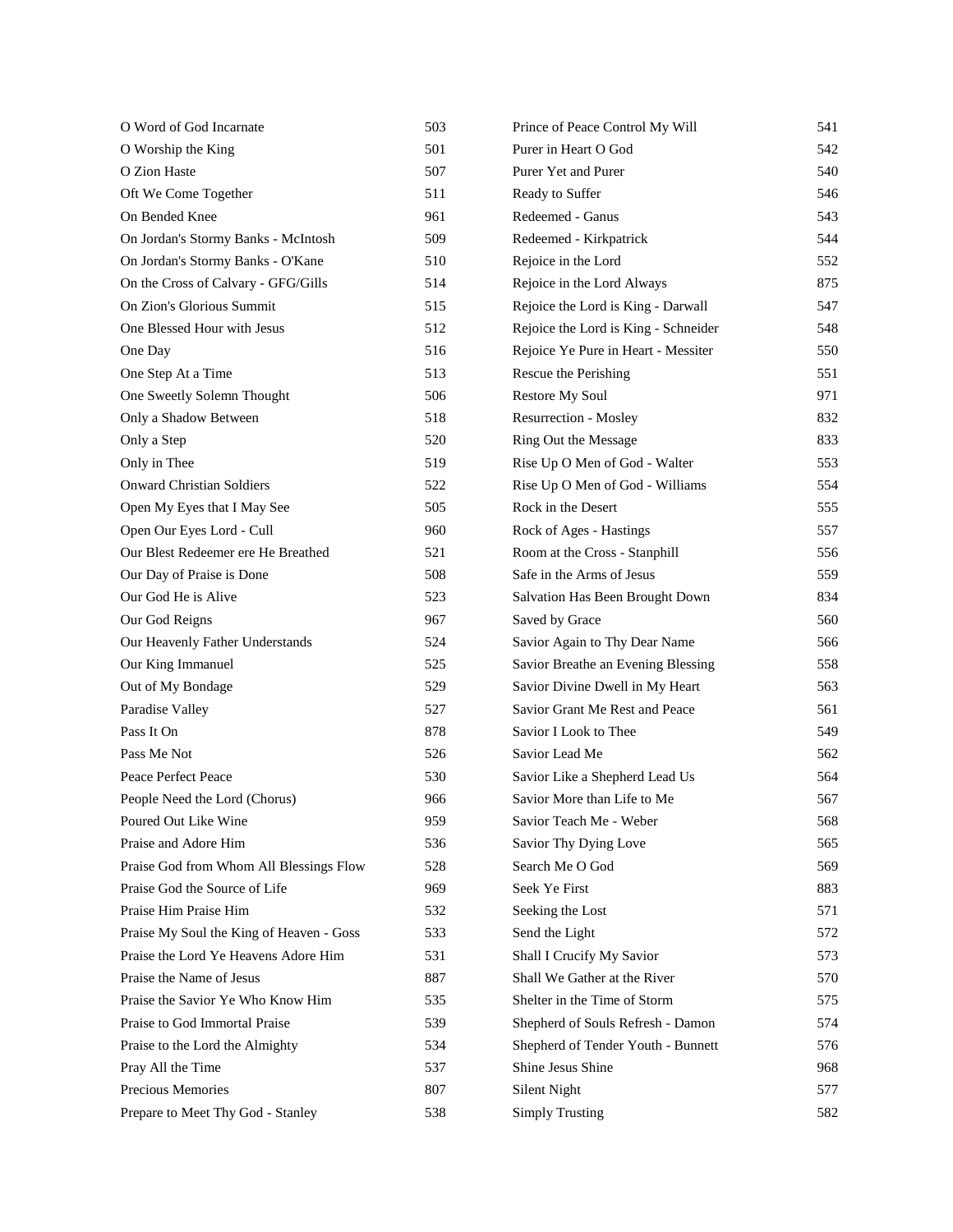| Since I Have Been Redeemed                | 579 | Take the World but Give Me Jesus - Sanderson | 616 |
|-------------------------------------------|-----|----------------------------------------------|-----|
| Since Jesus Came Into My Heart            | 580 | Take the World but Give Me Jesus - Sweney    | 617 |
| Sing and Be Happy                         | 841 | Take Time to be Holy                         | 619 |
| Sing Hallelujah to the Lord               | 886 | Tarry With Me                                | 609 |
| Sing Me a Song About Jesus                | 835 | Teach Me Lord to Wait                        | 884 |
| Sing of the Lord's Goodness               | 972 | Teach Me Thy Way O Lord                      | 620 |
| Sing On Ye Joyful Pilgrims                | 581 | Tell His Praise in Song and Story - Moore    | 974 |
| Sing to Me of Heaven                      | 583 | Tell It to Jesus Alone                       | 630 |
| Sinners Jesus Will Receive - McGranahan   | 588 | Tell Me the Old Old Story                    | 614 |
| So Tender So Precious                     | 578 | Tell Me the Story of Jesus                   | 622 |
| Softly and Tenderly                       | 584 | Tell Your Children                           | 973 |
| Softly Now the Light of Day               | 586 | Ten Thousand Angels                          | 621 |
| Soldiers of Christ Arise - Bradbury       | 585 | Thank You Lord - Jernigan                    | 975 |
| Somebody Did a Golden Deed                | 591 | Thank You Lord - Mabry                       | 888 |
| Something Beautiful                       | 885 | That Dreadful Night - Sanderson              | 615 |
| Soul a Savior Thou Art Needing            | 587 | That We Might Be One                         | 607 |
| Sound the Battle Cry                      | 594 | The Battle Belongs to the Lord               | 977 |
| Sowing the Seed of the Kingdom            | 589 | The Bond of Love                             | 893 |
| Speak Lord in the Stillness - Green       | 962 | The Christian's Welcome Home                 | 626 |
| Spirit of God Descend Upon My Heart       | 592 | The Church's One Foundation - Webb           | 624 |
| Stand Up and Bless the Lord - Lockhart    | 964 | The Church's One Foundation - Wesley         | 623 |
| Stand Up Stand Up for Jesus - Webb        | 595 | The Day of Resurrection - Smart              | 625 |
| Standing on the Promises                  | 598 | The Day Thou Gavest - Scholefield            | 628 |
| Step By Step                              | 970 | The End of the Way                           | 629 |
| Stepping in the Light                     | 599 | The Family of God - Gaither                  | 890 |
| Still Still with Thee - Mendelssohn       | 596 | The Gloryland Way                            | 627 |
| Still Still with Thee - Sankey            | 597 | The God of Abraham Praise                    | 633 |
| Sun of My Soul                            | 593 | The Gospel is for All                        | 632 |
| Sunlight                                  | 604 | The Great Physician                          | 634 |
| Surely Goodness and Mercy                 | 590 | The Great Redeemer                           | 836 |
| <b>Sweet Adoration</b>                    | 976 | The Hand that Was Wounded for Me             | 636 |
| Sweet By and By                           | 602 | The Haven of Rest                            | 657 |
| Sweet Hour of Prayer                      | 618 | The Head that Once was Crowned               | 639 |
| Sweet is the Promise                      | 603 | The Last Mile of the Way                     | 637 |
| Sweet Moment of Prayer                    | 606 | The Longer I Serve Him                       | 979 |
| <b>Sweet Peace</b>                        | 608 | The Lord Bless You and Keep You - Lutkin     | 631 |
| Sweet Sweet Spirit                        | 882 | The Lord Has Been Mindful of Me              | 638 |
| Sweeter as the Years Go By                | 600 | The Lord in Zion Reigneth                    | 635 |
| Sweeter Than All                          | 601 | The Lord is in His Holy Temple - Kirkpatrick | 685 |
| Take My Hand and Lead Me                  | 605 | The Lord My Shepherd Is - Bradbury           | 643 |
| Take My Hand Precious Lord                | 610 | The Lord's My Shepherd - Campbell            | 642 |
| Take My Life and Let It Be - McIntosh     | 613 | The Lord's My Shepherd - Irvine              | 641 |
| Take My Life and Let It Be - Mozart       | 612 | The Love of God - Beazley                    | 647 |
| Take My Life O Father Mold It - Stevenson | 545 | The Love of God - Lehman                     | 646 |
| Take the Name of Jesus with You           | 611 | The New Song                                 | 837 |
|                                           |     |                                              |     |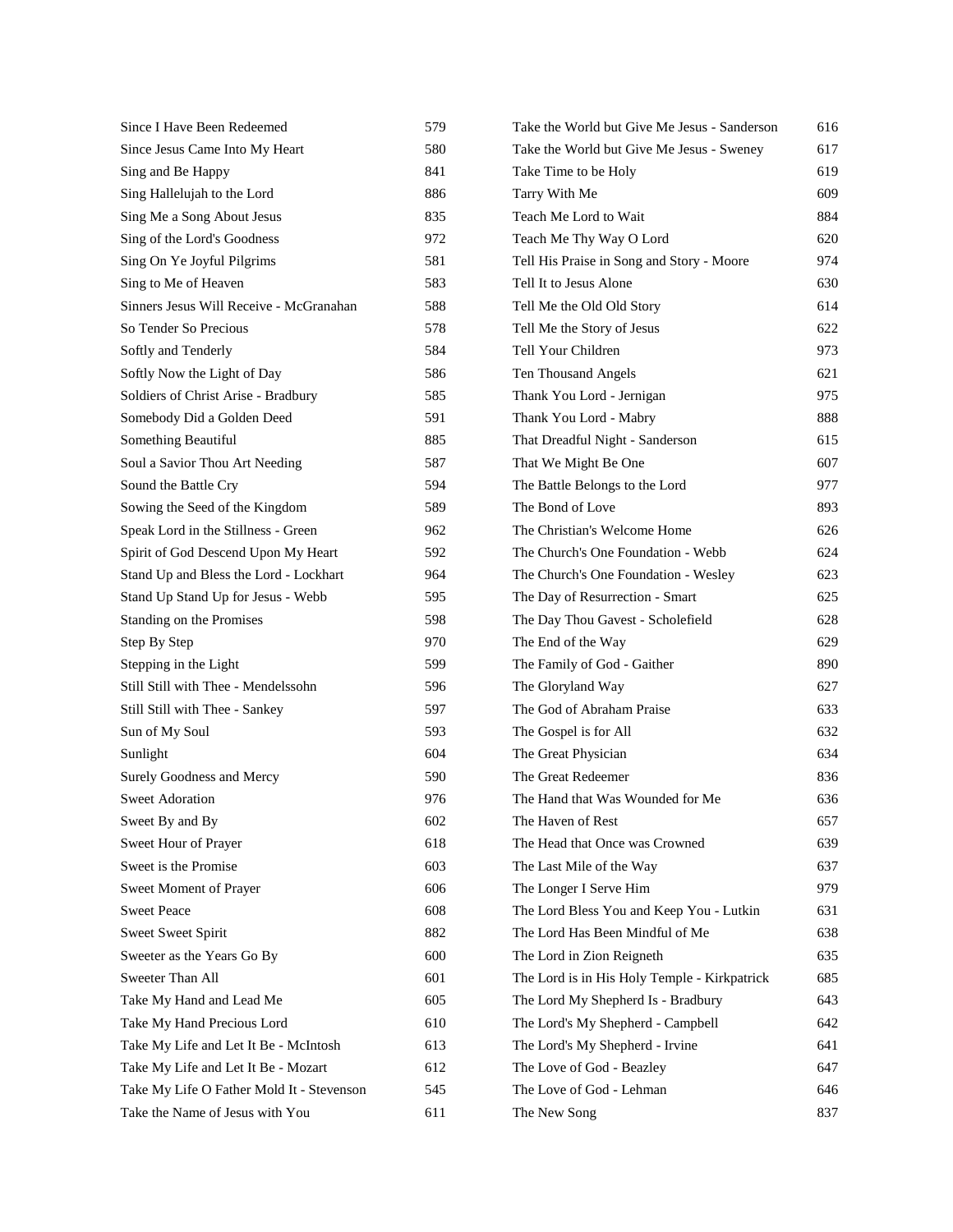| The Ninety and Nine                         | 651 | Thou Art Merciful O Father            | 686 |
|---------------------------------------------|-----|---------------------------------------|-----|
| The Old Rugged Cross                        | 645 | Thou Art the Way - Welch              | 697 |
| The Peace of God                            | 808 | Thou Art Worthy                       | 980 |
| The Providence of God                       | 640 | Thou Thinkest Lord of Me              | 698 |
| The Rainbow of Love                         | 838 | Thou Whose Almighty Word              | 703 |
| The Rock That Is Higher                     | 649 | Though Your Sins Be As Scarlet        | 683 |
| The Sands of Time                           | 650 | Throw Out the Life Line               | 678 |
| The Spacious Firmament on High              | 666 | Thus Remember Me                      | 688 |
| The Steadfast Love of the Lord - Bessire    | 892 | Thy Word                              | 895 |
| The Way of the Cross                        | 653 | Til He Come - Bortnianski             | 696 |
| The World's Bible                           | 648 | Til the Storm Passes By               | 665 |
| There is a Balm in Gilead                   | 881 | Tis Midnight And On Olive's Brow      | 709 |
| There is a Crown for Me                     | 681 | Tis My Happiness Below                | 693 |
| There is a Fountain                         | 662 | Tis Set the Feast Divine              | 644 |
| There is a Gate                             | 661 | Tis So Sweet to Trust in Jesus        | 687 |
| There is a Green Hill Far Away - Horsley    | 656 | Tis the Blessed Hour of Prayer        | 689 |
| There is a Habitation                       | 660 | To Be Like Jesus - Traditional        | 894 |
| There is a Rock                             | 652 | To Canaan's Land I'm On My Way        | 694 |
| There is a Sea                              | 654 | To Christ Be Loyal and Be True        | 707 |
| There Is Much to Do                         | 658 | To God Be the Glory                   | 682 |
| There is No Condemnation                    | 896 | To Our Redeemer's Glorious Name       | 713 |
| There is Power in the Blood                 | 667 | To the Harvest Fields                 | 699 |
| There is Rest Sweet Rest                    | 659 | To the Work                           | 700 |
| There is Sunshine in My Soul                | 663 | To Us a Child of Hope is Born - Mason | 710 |
| There Stands a Rock                         | 664 | Tomorrow May Be Too Late              | 701 |
| There's a Church in the Valley              | 806 | Trials Dark on Every Hand             | 702 |
| There's a Fountain Free                     | 655 | True Hearted Whole Hearted            | 711 |
| There's a Garden                            | 670 | Trust and Obey                        | 714 |
| There's a Great Day Coming                  | 674 | Turn Your Eyes Upon Jesus (Chorus)    | 983 |
| There's a Holy and Beautiful City           | 672 | Twas on that Hill                     | 747 |
| There's a Land Beyond the River             | 690 | Twas on that Night - William          | 691 |
| There's a Royal Banner                      | 671 | Under His Wings                       | 715 |
| There's a Stranger at the Door              | 677 | Unto the Hills - Purday               | 712 |
| There's a Wideness in God's Mercy - Tourjée | 668 | Unto Thee O Lord                      | 898 |
| There's Not a Friend (No Not One)           | 680 | Upon the Banks of Jordan Stood        | 692 |
| There's Something About That Name           | 889 | Victory in Jesus                      | 717 |
| There's within My Heart                     | 676 | Walking Alone at Eve                  | 716 |
| These Things Did Thomas Count as Real       | 978 | Walking in Sunlight                   | 708 |
| They'll Know We Are Christians by Our Love  | 679 | Walking in the Light                  | 840 |
| Thine Forever                               | 675 | Washed in the Blood                   | 719 |
| Thine Is the Glory                          | 673 | Watch and Pray                        | 720 |
| This is My Father's World                   | 669 | Watching You                          | 721 |
| This is the Day - Garrett                   | 891 | Watchman Tell Us of the Night - Mason | 704 |
| This is the Day - Arne/Harrison             | 695 | We are Called to Be God's People      | 706 |
| This World is Not My Home                   | 684 | We Bow Down                           | 984 |
|                                             |     |                                       |     |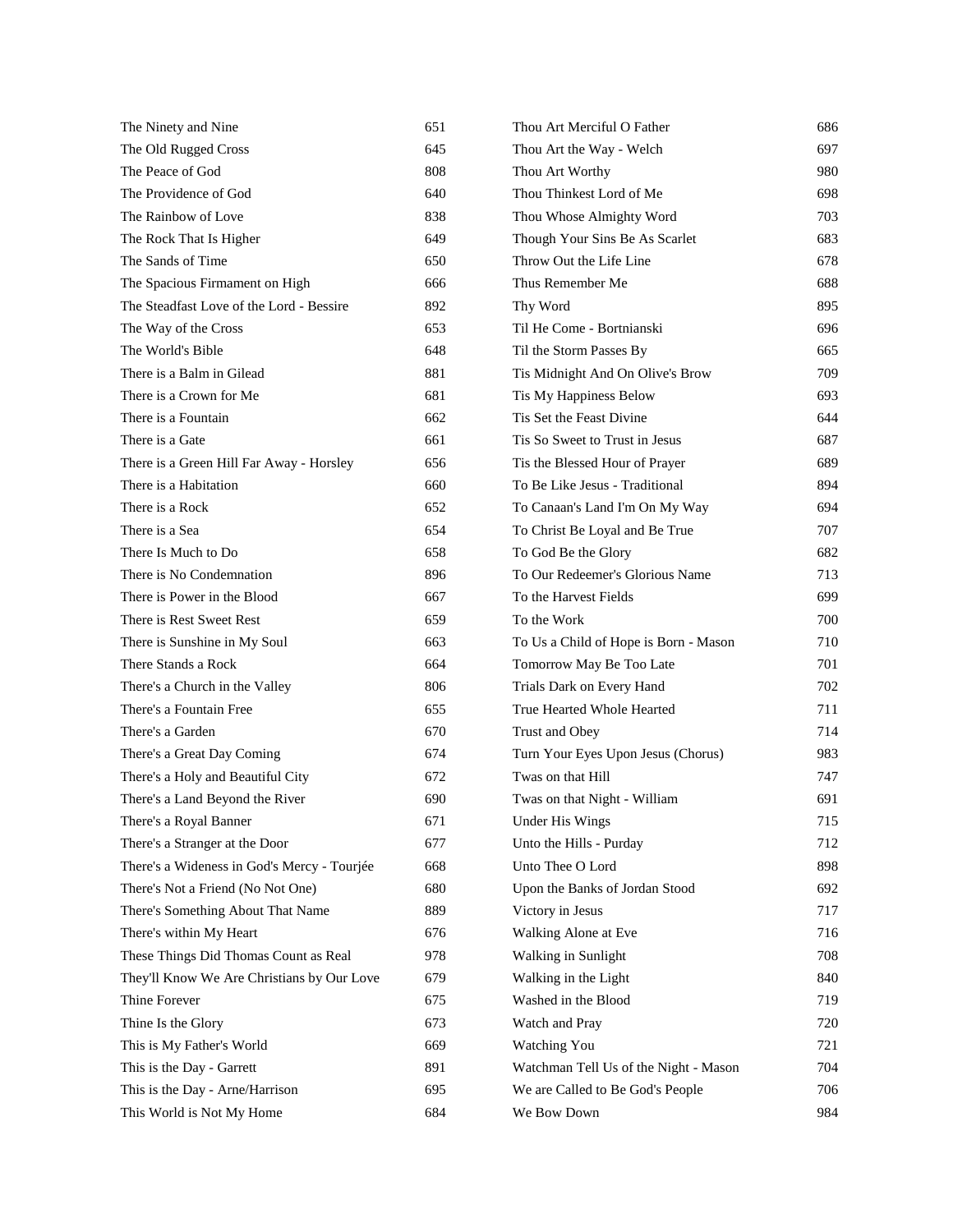| We Gather Together                           | 705 | Where Could I Go                     | 745 |
|----------------------------------------------|-----|--------------------------------------|-----|
| We Give Thee but Thine Own - Schumann        | 724 | Where Cross the Crowded Ways         | 794 |
| We Have Heard the Joyful Sound - Kirkpatrick | 722 | Where He Leads I'll Follow           | 761 |
| We Live in a Changing World                  | 728 | Where He Leads Me I Will Follow      | 762 |
| We Plow the Fields - Stevens                 | 725 | Where Livest Thou                    | 765 |
| We Praise Thee God                           | 804 | Where No One Stands Alone            | 757 |
| We Praise Thee O God                         | 732 | Where the Spirit of the Lord Is      | 897 |
| We Praise Thee O God Our Redeemer            | 733 | While Jesus Whispers to You          | 770 |
| We Saw Thee Not                              | 726 | While on the Sea                     | 774 |
| We Shall Assemble                            | 982 | While We Pray and While We Plead     | 768 |
| We Shall Behold Him                          | 988 | Whisper a Prayer                     | 899 |
| We Shall See the King Some Day               | 727 | Whispering Hope - Winner (Hawthorne) | 773 |
| We Will Glorify                              | 738 | Whiter than Snow                     | 766 |
| We Would See Jesus - Mendelssohn             | 723 | Who at the Door is Standing          | 767 |
| We'll Work Till Jesus Comes                  | 743 | Who Will Follow Jesus                | 760 |
| Were You There                               | 734 | Whosoever Heareth (Will)             | 777 |
| What a Friend We have in Jesus               | 730 | <b>Whosoever Meaneth Me</b>          | 778 |
| What a Savior                                | 735 | Why Did My Savior Come to Earth      | 784 |
| What is He Worth to Your Soul                | 736 | Why Do You Wait                      | 772 |
| What Shall It Be                             | 739 | Why Keep Jesus Waiting               | 763 |
| What Shall it Profit                         | 741 | Why Should He Love Me So             | 769 |
| What Will You Do With Jesus - Howard         | 740 | Will There Be Any Stars in My Crown  | 775 |
| What Will Your Answer Be                     | 744 | Will You Come                        | 771 |
| What Wondrous Love is This                   | 753 | Will You Not Tell It Today           | 783 |
| What Would Jesus Do                          | 814 | Will Your Anchor Hold                | 776 |
| When All of God's Singers Get Home           | 839 | Without Him                          | 779 |
| When All Thy Mercies - Cole                  | 751 | Wonderful - Lillenas                 | 900 |
| When Day's Shadows                           | 729 | Wonderful City of God                | 785 |
| When He Comes in Glory By and By             | 746 | Wonderful Grace of Jesus             | 786 |
| When He Cometh                               | 812 | Wonderful Jesus                      | 793 |
| When I Can Read My Title Clear - Green       | 748 | Wonderful Man of Galilee             | 795 |
| When I Can Read My Title Clear - Lowry       | 750 | Wonderful Story of Love              | 781 |
| When I Can Read My Title Clear - O'Kane      | 749 | Wonderful Words of Life              | 788 |
| When I See the Blood                         | 737 | Won't It Be Wonderful There          | 780 |
| When I Survey the Wondrous Cross - Mason     | 742 | Work for Jesus                       | 791 |
| When Jesus Came to Jordan - Mehrtens         | 981 | Work for the Night is Coming         | 789 |
| When Jesus Comes - Crosby/Doane              | 754 | Worthy Art Thou                      | 782 |
| When Morning Gilds the Skies                 | 718 | Worthy is the Lamb - traditional     | 985 |
| When My Love to Christ Grows Weak            | 752 | Worthy You are Worthy                | 986 |
| When Storms Around Are Sweeping              | 731 | Wounded for Me                       | 792 |
| When the Roll is Called Up Yonder            | 755 | Ye are the Light of the World        | 796 |
| When This Passing World is Done - Carr       | 758 | Ye Must be Born Again                | 797 |
| When We All Get to Heaven                    | 756 | Yes for Me He Careth - Sanderson     | 787 |
| When We Meet in Sweet Communion              | 764 | Yield Not to Temptation              | 798 |
| Where Charity and Love Prevail               | 759 | You Are My All in All                | 989 |